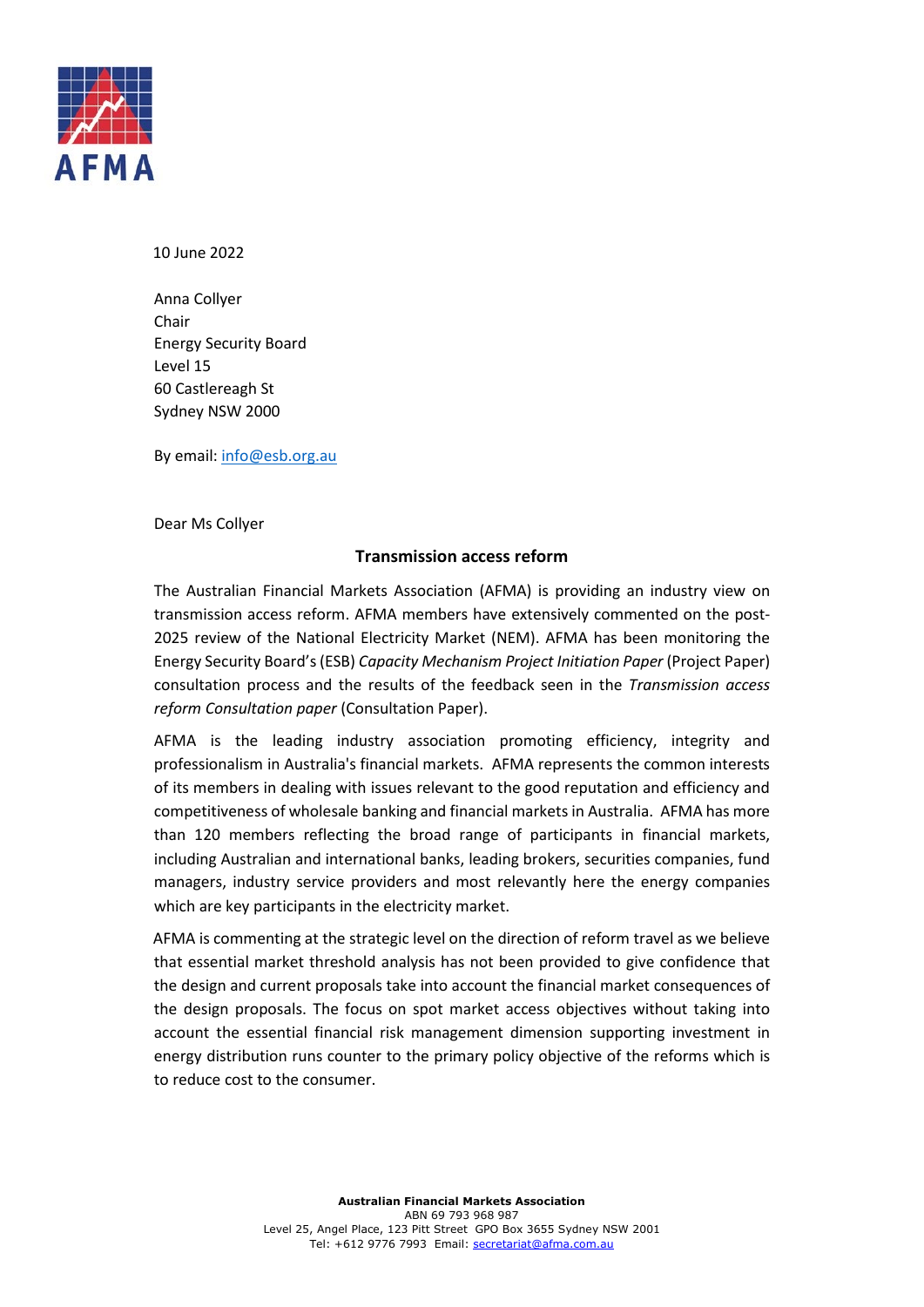AFMA's focus is on the efficiency and competitiveness of electricity financial markets. Our key concern relates to the potential detrimental effects of the proposals on financial market liquidity.

After consideration of the Consultation Paper following on from the Project Paper AFMA's overall view continues to be that the access reform proposed by the ESB for the delivery of transmission access reform has not been justified at a basic level. The ESB has not provided the requisite policy analysis in accordance with the Australian Government's own *Guide to Regulation*. This requires the application of use of cost–benefit analysis (CBA) to assess regulatory proposals to encourage better decision making. A CBA involves a systematic evaluation of the impacts of a regulatory proposal, accounting for all the effects on the community and economy, not just the immediate or direct effects, financial effects or effects on one group. It emphasises, to the extent possible, valuing the gains and losses from a regulatory proposal in monetary terms. Consideration of the financial market impacts of the reform is a critical missing element.

The effectiveness of financial markets in providing risk management services depends on the extent to which they offer the products that market participants require. Adequate market liquidity is critical in this regard. In the electricity financial market liquidity relates to the ability of participants to transact a standard order within a reasonable timeframe to manage their load and price risk, using reliable quoted prices that are resilient to large orders, and with sufficient market participants and trading volumes to ensure low transaction costs. Electricity market participants seek certainty in their costs and revenues through hedging practices and contracting and active trading. Such activities involve quantifying, monitoring and controlling trading risks in the wholesale and retail power markets, which in turn requires appropriate risk management tools and methodology. On the supply side, managing risk associated with long-term investment in generation and transmission requires methods and tools for planning under uncertainty and for asset valuation. In turn, those who finance the necessary investment in the sector rely on the predictability provided by effective risk management to provide the level confidence that investment risk is within acceptable tolerances.

Open access to, efficient utilisation of, and adequate investment in transmission networks is critical for the electricity market to be workable and efficient. Since the value of electricity derivatives are based on the underlying electricity prices, modelling electricity price is the most critical component in pricing electricity derivatives. Due to the unique physical and operational characteristics of electricity production and transmission processes, electricity price exhibits different behaviours to other financial product pricing models, such as those associated with tangible commodities.

AFMA considers that Project Paper proposals have significant negative implications for forward contracting in the electricity financial market, and hence has the potential to hinder the efficiency and liquidity of this market.

In the Consultation Paper there is strong favouring for the introduction of locational marginal pricing (LMP) as part of the Congestion Management Model with universal rebates. AFMA was clear in its commentaries on the COGATI proposals that LMP was not viable from a market perspective. AFMA reflected its member views that the view that proposals had significant implications for forward contracting in electricity financial